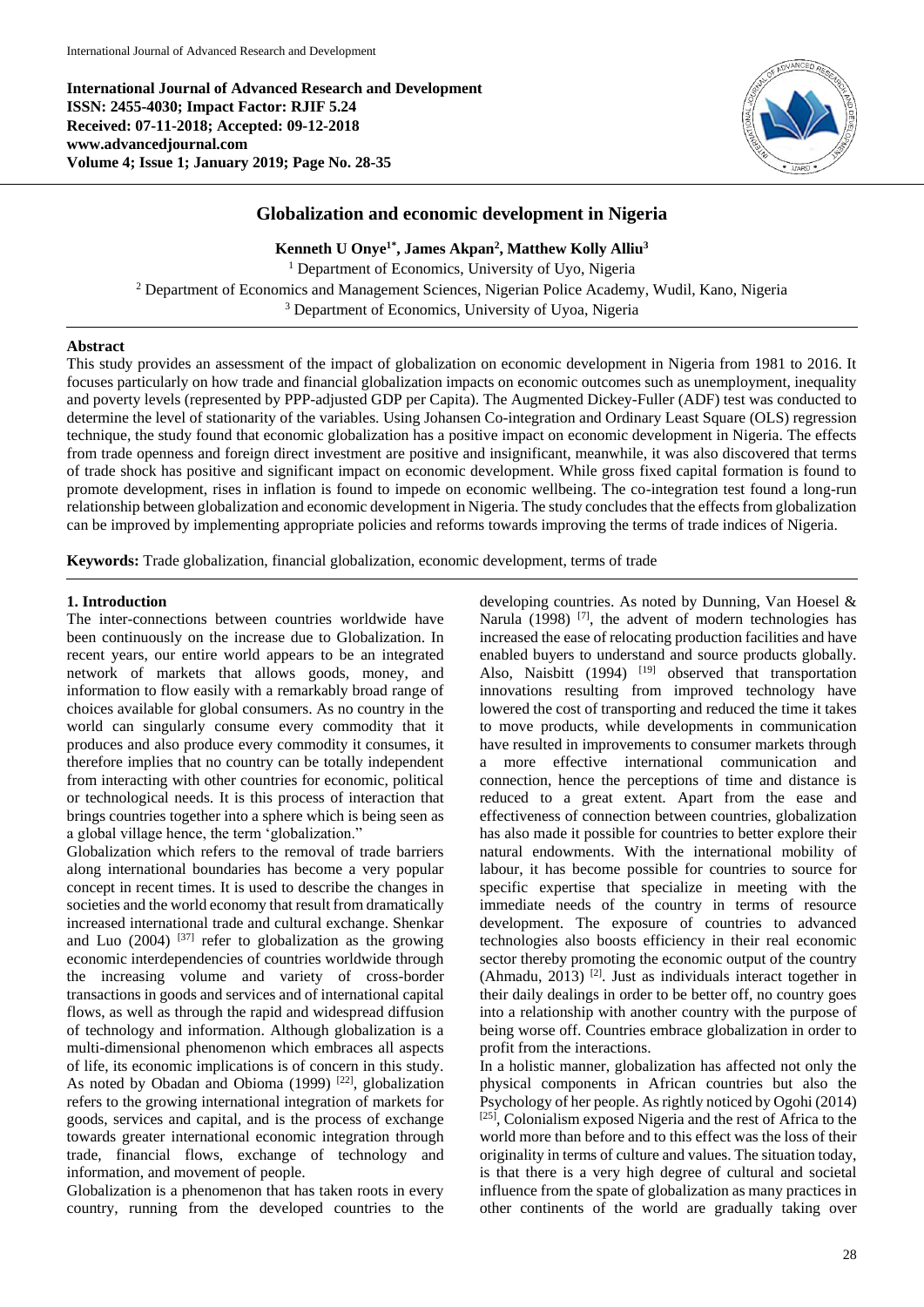African societies, cutting across the manner of dressing, work, norms, and tradition. This new trend obviously has implication for national development. It therefore implies that even though globalization may be an advantage to one area of the society, it may also be a demerit to another area of the society. As suggested by IMF  $(2000)$  <sup>[14]</sup>, it offers extensive opportunity for worldwide development but it is not progressing evenly. Some countries are becoming integrated into the global economy than others; countries that have been able to integrate are seeing faster growth and reduced poverty

Nigeria had embraced civilization a long time ago right from the pre-independence era where Nigeria was divided into colonies headed by the British. It is of no doubt that due to the prolonged colonization by the British; Nigeria has imbibed so many of her values and orientation from them. Therefore, most of the happenings in the country partly originate from interacting with other countries of the world. As Oni  $(2015)$ <sup>[29]</sup> observed, globalization had already to a good degree integrated the Nigerian economy into the world capitalist system, and yet, she still lacks autonomy in all respects except flag independence to forge an independent and sustainable development process. He added that even though being a post-colonial state, she lacks the capacity to mobilize the available resources to achieve the goal of national development. Rather than being a key player in the global system and taking proactive measures, Nigeria has always been taking reactive measures.

Since the re-birth of democratic governance in May 1999, successive governments are yet to take giant proactive measures to talk loud and take advantage of the available window of opportunities that democracy offers. As a result, the country still relies heavily on oil receipts, the goal of development is not genuinely pursued and the foreign policy infrastructure is in the negative. In sum, the argument here is that there is no paradigm shift from the dictatorial style of governance of the preceding military authoritarianism and the political space is replete with encumbrances capable of discouraging local and foreign investments (Oni, 2015)<sup>[29]</sup>.

Even with the advantages accompanying globalization, there is still a very huge developmental gap that needs to be filled in Nigeria. Ekpo (1992)  $^{[9]}$  explained in his study that as the structural adjustment was adopted and globalization takes more of its space in the country, the development indices only got worse by the day. In the articulation of Ouattara (1997) [33], globalization tends to intensify the costs of poor economic policies and would only reward good policies. This emphasizes the significance of flexible and well-informed policy-making, of well-governed institutions, and of transparency in governance. Countries that adopt poor or incompatible policy will certainly find themselves left behind, both from expanding trade and from private capital flows for development. These countries are then confronted with the risk of being marginalized. It, therefore, means that some countries fall on the losing side internationally, not necessarily because of the international competitions that they cannot withstand but, adopting the wrong policies and at some times adopting the right policies but with weak institutions to enforce and implement them. Nigeria as a country faces this situation where globalization is seen as having higher negative effects than the positives.

The SAP could not accomplish its purpose of addressing developmental problems confronting Nigeria. Rather than strengthening the economy, this strategy retrenched and

stagnated the pace of growth and development in the economy. Thus, Nigeria seems to have entered the global market at a competitive disadvantage as a largely monoproduct economy and to this effect were the problems of continuous depreciation of the Naira in the foreign exchange market, high rate of inflation, slow growth of the real sector, huge external debt and fiscal deficit profile, increased unemployment, and high poverty level amongst others. This, however, does not mean that it is a bad choice for Nigeria to fully embrace globalization but, the approach to which it embraces it is one of the reasons Nigeria is still kept at a low development rank as compared to its other international counterpart.

The general objective of this study is to examine the impact of globalization on economic development in Nigeria. Specifically, this study seeks to examine the effect of economic globalization on the levels of (i) unemployment; (ii) income inequality; (iii) poverty; and (iv) to investigate the longrun relationship between economic globalization and economic development in Nigeria. In order to attain the above stated objectives, the study sets out to provide answers to the following questions – First, what is the effect of economic globalization on the levels of unemployment, income inequality and poverty in Nigeria? Second, is there a long run relationship between economic globalization and economic development in Nigeria?

The relevance of this study can be viewed in various ways. First, it will provide insights on the extent to which trends of trade and financial globalization have impacted activities that determine economic development in Nigeria. Ample understanding of this is very essential to achieve the developmental goals of the economy through globalization. Second, this study will offer vital information to economic policy makers for proper management and planning towards the achievement of more gains from globalization. More so, this study will serve not only as an additional stock of knowledge but it will also serve as a reference material for students and researchers who are interested in this area of study.

The remainder of the paper is organized as follows. Section 2 analytically dissects the overview of major dimensions of economic globalization – including; financial and trade globalization –with a brief literature review. In section 3, we present the empirical strategy and data description. Section 4, discusses the result of the empirical exercises and we finally conclude the paper with some lessons for policy in section 5.

## **2. Overview of Economic Globalization and Development 2.1 Stylized Facts**

For many decades, globalization as an economic phenomenon has been the dominant force for economic integration and the main driver of growth worldwide. However, the speed of globalization – which include trade, finance, flows of information and technology, and offshoring – is unprecedented in modern economic history. Spence and Leipziger  $(2010)$  [16] noted that one of the major reasons for the significant poverty reduction in some developing countries like China and Vietnam, are extensively attributed to the increased economic interconnections between countries, which have also enabled poorer nations of Europe to ride the European Union train to higher incomes, and gave hope to some African countries.

Analysis of the Nigerian economy shows that the nation recorded increased openness. With the introduction of the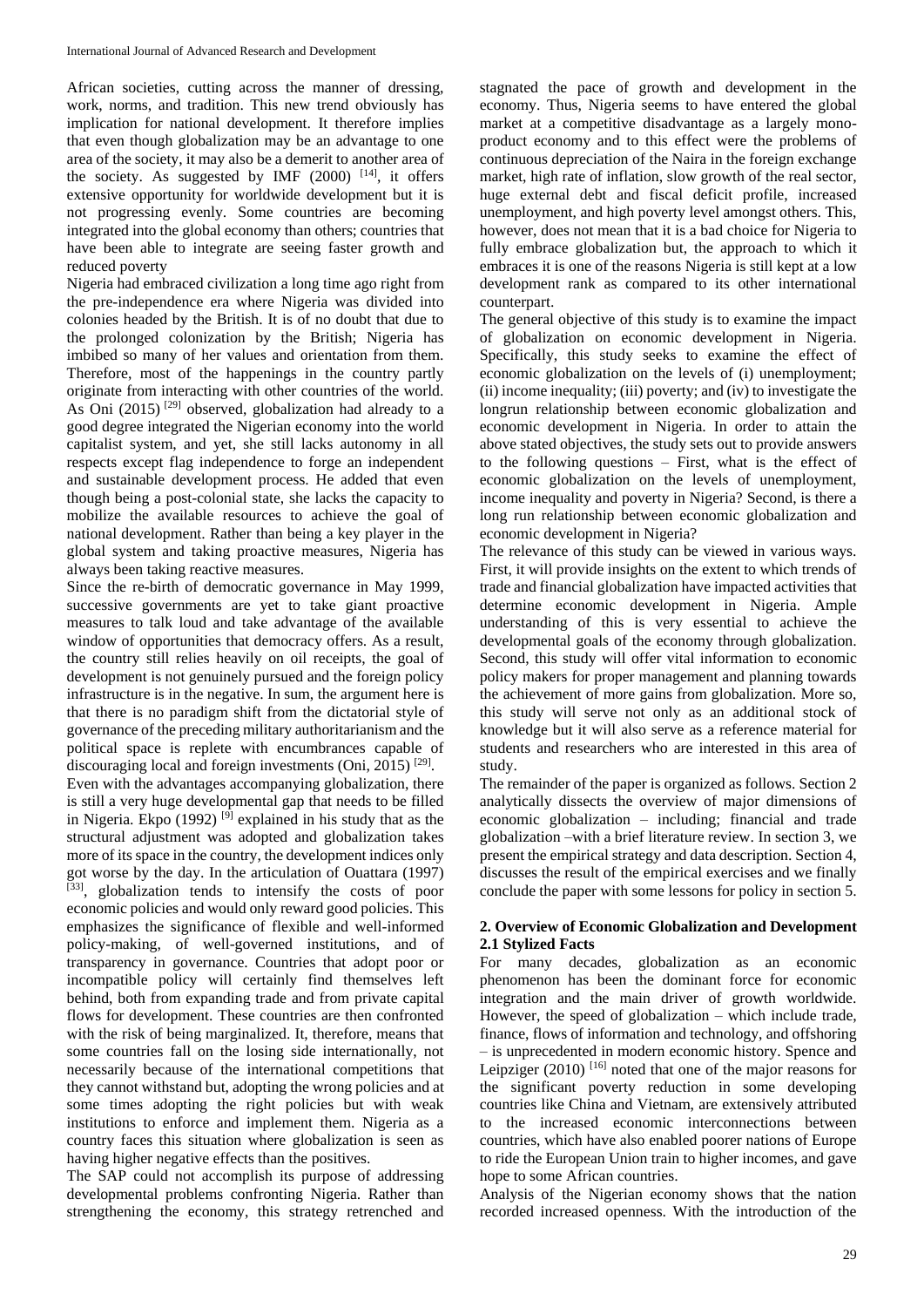SAP in 1986, trade openness moved from 23.72% in 1986, to 71.38% in 2000 and then to 44.38% in 2012 as shown graphically below:



*Source***:** World Development Indicator (WDI).

**Fig 1:** Trade openness trend in Nigeria (1980 – 2016)

It should be noted however, that despite the recorded increase in trade, the macro-economic objective of SAP has not been achieved in Nigeria. For instance, some of the objectives pointed out by Ekpo  $(1992)$  <sup>[9]</sup> were to restore a sustainable balance between aggregate supply and aggregate demand; to expand the production of tradables; and to remove balance of payments constraints. Rather than achieving these objectives, the resultant effect on the economy was unfavourable. The adjustment period recorded discouraging indices of production for Nigeria: a GDP growth rate of 6.9% preadjustment drastically reduced to a negative growth rate of 1.7% during adjustment, and all sectors (agriculture, manufacturing, services and industry) drove down toward the negative. Nigeria also experienced high rates of unemployment, especially in the rural sector – This was never the case during the pre-adjustment era (Ekpo, 1992)  $[9]$ . Meanwhile, both the productive and export base of the economy were not diversified as oil still remains the engine of growth while the structure of output remains dominated by primary products as contained in the Table 1 below.

**Table 1:** Import and Export trend in Nigeria.

|      | <b>Imports</b> |                | <b>Exports</b> |                | <b>Total Trade</b> |                |
|------|----------------|----------------|----------------|----------------|--------------------|----------------|
| Year | Oil            | <b>Non-Oil</b> | Oil            | <b>Non-Oil</b> | Oil                | <b>Non-Oil</b> |
| 1981 | 0.1            | 12.7           | 10.7           | 0.3            | 10.8               | 13.1           |
| 1986 | 0.9            | 5.1            | 8.4            | 0.6            | 9.3                | 5.6            |
| 1991 | 7.8            | 81.7           | 116.9          | 4.7            | 124.6              | 86.4           |
| 1996 | 162.2          | 400.4          | 1.286.2        | 23.3           | 1.448.4            | 423.8          |
| 2000 | 220.8          | 764.2          | 1.920.9        | 24.8           | 2.141.7            | 789.0          |
| 2004 | 318.1          | 1.668.9        | 4.489.5        | 113.3          | 4,807.6            | 1.782.2        |
| 2008 | 1,315.5        | 4,277.6        | 9.861.8        | 525.9          | 11.177.4           | 4,803.5        |
| 2012 | 3,064.3        | 6,702.3        | 14.260.0       | 879.3          | 17,324.2           | 7,581.6        |
| 2016 | 2.384.4        | 7.096.0        | 8.178.8        | 656.8          | 10,563.2           | 7,752.7        |
| 2017 | 2,615.5        | 8.189.4        | 12,913.2       | 1,074.9        | 15,528.7           | 9,264.3        |

*Source***:** CBN Statistical Bulletin (2017)

Despite the devaluation of the domestic currency, the external balance continued to remain at disarray. Utuk (2015) [41] observed that the SAP appeared to have intensified speculative and trading activities rather than production. The proliferation of Merchant Banks, de-regulation of interest rates, privatization of the economy and the new industrial policy did not bring in the needed foreign direct investment.

FDI flows in Nigeria increases marginally in absolute terms but downwardly in real terms relative to the GDP. The ratio of FDI to GDP has consistently been declining since 1986 from the 1970 figure of 19.3 to 12.9 percent in 1986 and a further decline to 9.4 percent in 1985. It further fell to 4.5 percent in 1996 and 1997, respectively as shown in Figure 2 below.

FDI flows in the economy have been in the petroleum sector of the economy rather than agriculture and manufacturing sectors that have the potential of bringing about technological revolution in industrial production and telecommunications that have made the world a global village. All these have made Nigeria the least developed nations of the world despite her position as the sixth largest producer of crude oil in the world.



**Fig 2:** Foreign Direct Investment net Inflows to Nigeria

The movement in the terms of trade of a commodity exporting developing countries as Nigeria is a key determinant of macroeconomic performance and has an important impact on real national income. This movement results in terms of trade shocks which is a major source of distortion and stunted growth in the economies. The ratio of the prices of a country's exports to the prices of its imports defines the net barter terms of trade, which measures the number of units of imports that can be exchanged for a unit of exports.

The relationship between terms of trade shocks and economic development in Nigeria needs to be taken into utmost consideration because of its implications on the resources accruing from commodity exports. It also has great impact on the economic stability and growth of the country. In fact, recent research has established that macroeconomic volatility can have an adverse impact on growth. Onye, Chuku and Ikegwuonu (2018)  $^{[32]}$  find, for example, that commodity price shock orchestrated by terms-of-trade changes is an important determinant of output volatility in West Africa. Similarly, Bleaney and Greenaway (2002) find that real growth is negatively affected by terms of trade volatility.

One of the major reasons why Nigeria is particularly vulnerable to world price fluctuations is due to the very concentrated nature of her exports relative to her well diversified imports. Nigeria's overall commodity terms of trade (price of exports divided by price of imports), with base of 100 (2000) fell substantially, from 181.25 (1980) to 70.27 (1986) and 43.87 (1998), before rising to 246.31 (2008) and then falling to 128.70 (2016). The graph is as shown below.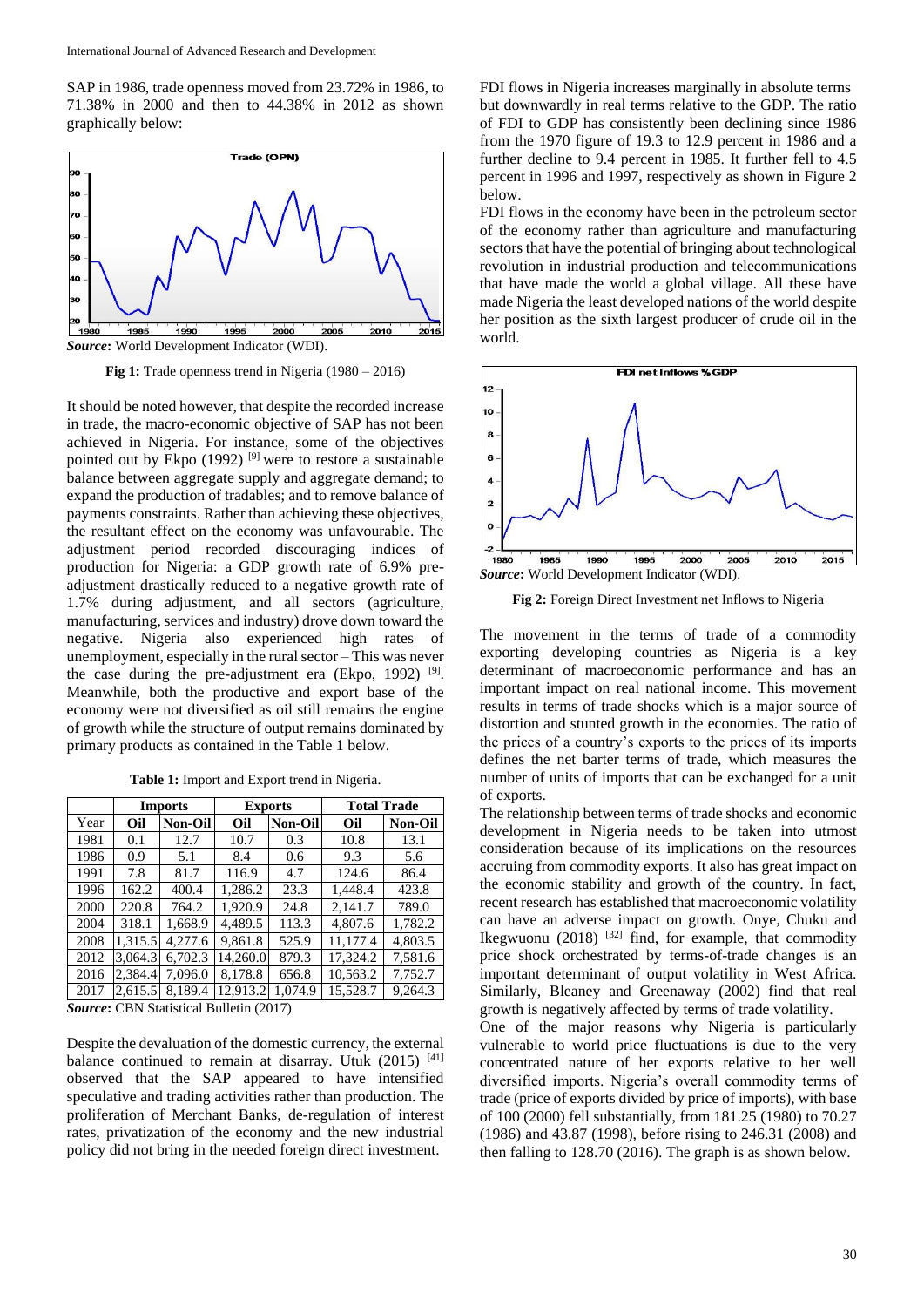

**Fig 3:** Terms of trade (TOT) trend in Nigeria

The enormous negative terms of trade shocks are associated with dependence on single-product exports. Oil contributes over 80 percent of Nigeria's total export earnings, and according to Ezema (2009), this trend portends danger for Nigeria. From the foregoing, this study believes that terms of trade shocks may have contributed to economic instability and stunted growth in Nigeria. It is, therefore, necessary to measure the economic effects of these shocks (booms and bursts) and the impacts on real income in Nigeria. The study intends to undertake these measurements to necessitate policy responses and help in identifying past policy mistakes that could be avoided in future policy making.

As noted by Tsokata (2000), advancement in technology, human capital and education development, foreign capital inflow and investment, sound macroeconomic policies and capital formation are all benefits of globalization. However many countries are yet to benefit from globalization especially in Africa. Globalization is a very uneven process with unequal distribution of resources and human capital; it has widened the gap between the rich and poor nations. Trade policies and comparative advantages tend to favor rich and more industrialized nations. An integrated financial market tends to affect the poor nations in period of economic shock due to fluctuations in foreign exchange rate, leading to capital flight accompanied by flight of other resources (manpower inclusive) from poor nations to rich nation thereby weakening the poor nations and widening the gap.

Liberalization of trade and finance, has brought about worsening balance of payments positions so much so that since 1986 till date, the country's balance of payments (BOP) account had been predominantly negative (CBN Statistical Bulletin, 2011). Similarly, the national currency began to depreciate as its exchange rate vis-a-vis the U.S. Dollar began to rise and became more unstable in response to the unpredictable changes in the international goods and capital markets. The depreciation of the naira had deleterious effects on human development and the growth of the economy at large, bringing in its trail heightened inflation rates, owing partly to the import dependent nature of the economy. Trade openness has been blamed for the lackluster performance of the nation's industrial sector (particularly the manufacturing sub-sector), resulting in an excessive increase in unemployment rates, which has been rapidly growing from 11.9% in the year 2005 to 33.6% in the year 2016.

Furthermore, with the exception of years 2009 and 2010, the nation's capital account was in deficit between 1999 and 2011, though the balance of trade was in surplus all through the period, owing to the surpluses in the oil balance of trade. Although the growth rate of real Gross Domestic Product had

been impressive in recent times, this however, has been described as 'exclusive' since it has not translated to any real socio-economic gains in terms of employment opportunity for the large population of youth, poverty reduction and improvement in the general living conditions of the citizenry. The National Bureau of Statistics (NBS) recently reported the startling poverty rate: about 112.519 million out of a population of 163 million (over 69%) live in relative poverty conditions in 2011 (reported in The Premium Times of Sunday March 13, 2012).

Human capital development plays a pivotal role in benefitting from globalization. Human capital measures the economic value of an employee's skill set. The concept of human capital recognizes that not all labour is equal and the quality of employee can be improved by investing in them through education and health. This improves the economic value of labour thereby improving the economy as a whole. Yusuf (2003) observed that the unskilled and high uneducated countries benefit less in the global competitive market. Human capital development in Nigeria is quite disappointing. The Human Development Index (HDI) has consistently been below 0.5. According to the HDI report of 2013, despite an increase in economic growth in Nigeria by 6.99% in 2012, life expectancy in Nigeria was put at 52 years while health indicator reveal that 1.9% of the nation's budget is expended on health, indicating that the growth of the economy has not translated into improved living standards. Also, 68% of Nigerians live below 1.25 dollar PPP per day, mortality rate was put at 158 per 1000 live births in 2011, while adult illiteracy rate is as high as 61.3% (UNICEF, 2011). Fundamental development problems, therefore, loom large in the nation and there arise the need to take conscious, decisive steps to position the country to reap the benefits of being integrated in the global market, as well as shield it from the dangers arising there from. From the foregoing, it is obvious that the Nigerian Economy was integrated into the global economy before independence. But unfortunately the benefit of globalization does not trickle down to the Nigerian economy as proposed by its proponents.

### **2.2 Review of theoretical and empirical literature on globalization**

This study is anchored on the Neo-Classical Model (Hecksher-Ohlin Trade Theory), however, we also examine other theories relevant to trade.

**Classical Trade Theory:** By questioning the mercantilist assumption that trade was a zero-sum game, Adam Smith proposed the theory of absolute advantage in producing that good or service. Therefore, in order to become rich, countries should specialize in goods and services in which they have absolute advantage and engage in free trade with other countries to sell their goods. This way, a country's resource would be utilized in the best possible way and leading to the maximization of national wealth.

However, the theory of comparative advantage proposed by David Ricardo in 1876 expanded on the theory of Adam Smith by asserting that nations could benefit from trade on the basis of relative efficiency even though it does not have an absolute advantage in them. Specifically, a nation should specialize on what it can produce relatively efficiently and trade the output for other goods or services that are produced more efficiently by other nations. The theory of comparative advantage is based on the assumptions of constant returns to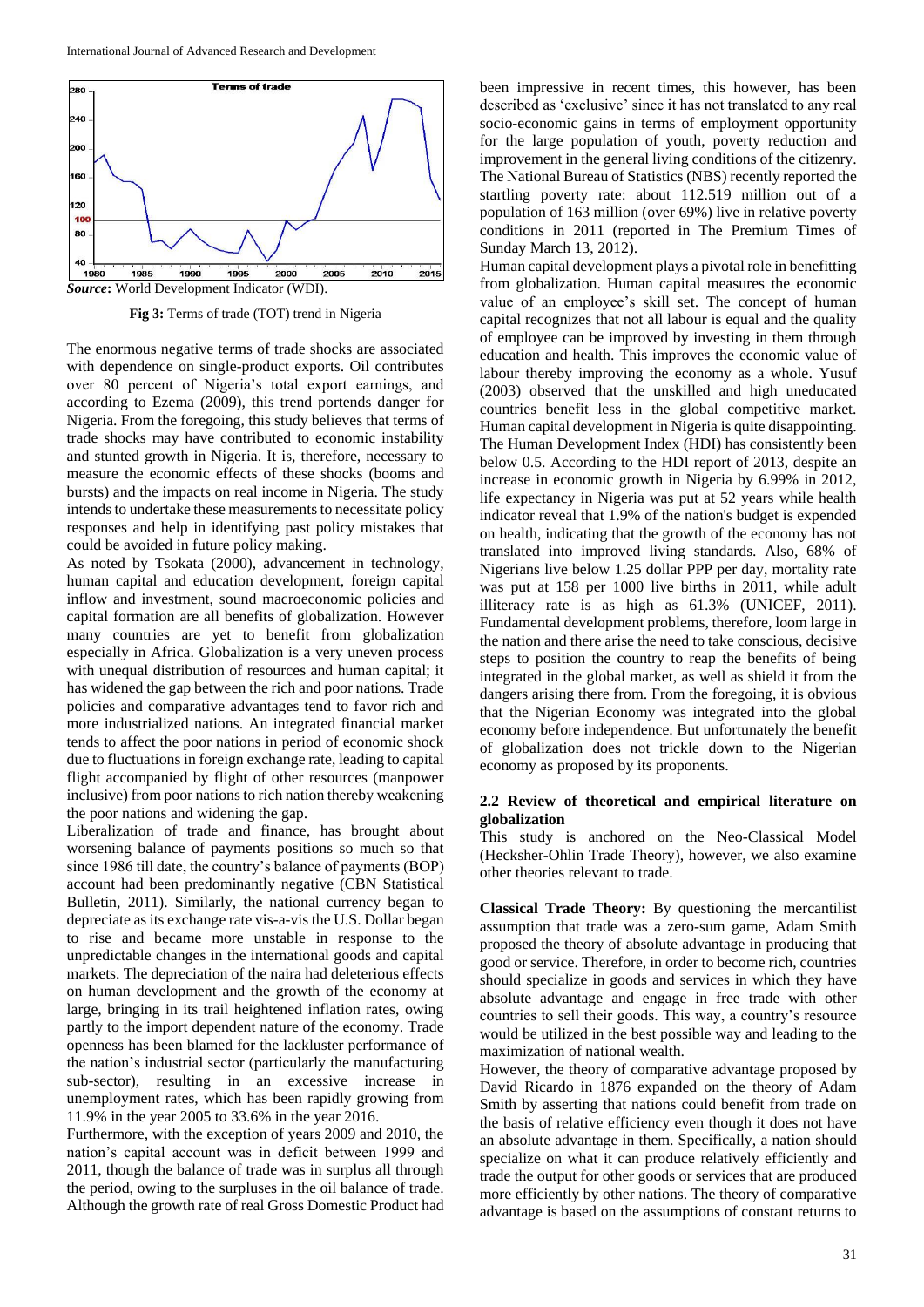scale, perfect competition, single factor of production, factor immobility, full employment of resource, and undifferentiated products. These assumptions have however led to the criticism of the theory by some. The criticism of neoclassical economists such as Heckscher (1919) [13] and Ohlin (1933)  $[26]$  was that the theory totally ignores the distribution of the gains from trade between the countries which participate in trade. Traditional trade theory fails to equalize income, but rather claimed that total income would increase through trade (Elkan 1995)  $[10]$ . Further, the theory has been criticized by several economists including Myint (1955) <sup>[18]</sup>, Baldwin (1955)<sup>[4]</sup> Nurske (1961)<sup>[20]</sup> and Chenery  $(1965)$  <sup>[5]</sup> as being static in nature and having unrealistic assumptions. They argued that the theory of comparative advantage looks at resource allocation and trade at a specific point in time, and does not encapsulate the dynamic and everchanging nature of the international economy. In summary, Comparative advantage predicts benefits will arise to countries through trade, as a consequence of each country producing what it is relatively more efficient at and exchanging this output with other countries.

**The Neo-Classical Model (Hecksher-Ohlin Trade Theory):** Also referred to as the Factor Endowment Trade Theory, this theory was developed by two Swedish economists, Eli Hecksher and Bertil Ohlin as a modification to the classical trade theory As opposed to Ricardo's theory which stresses productivity, comparative advantage arises from differences in national *factor endowments*, such as land, labor, or capital. This theory states that countries with cheap labour will have a relative cost and price advantage over countries with relatively expensive labour in commodities that make intensive use of labour. They should therefore focus on the production of these labour intensive products and export the surplus in return for import of capital intensive goods. Conversely, countries well endowed with capital, will have a relative cost and price advantage in the production of manufactured goods, which tend to require relatively large inputs of capital compared with labour. They can thus benefit from specialization in export of capital intensive manufactures in return for labour intensive products from labor abundant countries. Trade therefore serves as a vehicle for the nation to capitalize on its abundant resources through more intensive production and export of commodities that require large input of those resources while relieving its factor shortage through the importation of commodities that use large amount of its relatively scarce resources (Echekoba *et al*, 2015) [8]. To summarize with, the neoclassical model of free trade assumes that all countries benefit from trade and this consequentially leads to an increase in the world output. Countries will therefore tend to specialize in the products that use their abundant resources intensively.

Much empirical research has been conducted to investigate the effects of globalization on economic growth and development and the result of the researches have been somewhat divergent, so much so that globalization has been described as a two-edged sword that has brought benefits to some and misery to others (Zuma, 2003 as cited in Onwuka and Eguavoen, 2007) [30]. In corroboration of this view, Obaseki (2000) [23] agrees that Nigeria has not benefitted enough from globalization owing to the undue dependence on crude oil exports, low manufacturing exports and the under-development of the domestic, financial markets, whereas, Utuk  $(2010)$ <sup>[41]</sup> opined that globalization can

enhance the country's growth performance.

The studies by Omolade, Morakinyo and Ifeacho  $(2013)$ <sup>[28]</sup>, Onwuka and Eguavoen (2007) [30] and Obaseki (2000) revealed that Nigeria is yet to benefit from globalization due to its underdevelopment and sole dependence on crude oil export. Other researchers such as Nwakanma and Ibe (2014)  $[21]$ , Onye and Iriabije (2016)  $[31]$ , Sede and Izilein (2013)  $[36]$ , Okpokpo, Ifelunini and Osuyali (2014)  $[27]$  in their study found that globalization has no significant impact on economic performance of Nigeria. Feridun, Olusi and Folorunso (2006) <sup>[11]</sup>, Utuk (2015)<sup>[41]</sup>, and Adesoye, Ajike and Maku  $(2015)$ <sup>[1]</sup> however found a significant positive effect of globalization on the growth performance of the country.

Despite these various literatures on how globalization impacts the economy, their views on the relationship is still very unclear and divided; hence the need for further study.

## **3. Empirical Methodology**

The model in this study is based on the Solow Neo-Classical Growth model and the Endogenous Growth theory which identified that globalization promotes output growth and eventually leads to economic development. To investigate this, we specify a model which tries to capture globalization's impact on economic development. As appropriated in the studies of Chen and Mittelhammer, (2008) <sup>[6]</sup>, and Onye, Chuku and Ikegwuonu (2018) [32], GDP per capita converted to international dollars using purchasing power parity rates is used as proxy for economic development. Schepelmann *et al*.  $(2010)$  [34] also suggests the need to adjust the basic GDP figures due to cross-country exchange rate differences and relative price levels. When GDP is adjusted for purchasing power parity, real cost of living is accounted for and it becomes an effective mirror of living standards.

Based on the study so far, various researchers are in agreement that openness to trade and financial integration are the most significant measures of economic globalization. (see Onye, Chuku and Ikegwuonu (2018) [32], and Spiegel (2008) [39]. The relationship between terms of trade shocks and economic development will also be pertinent to this study as it is an important determinant of output volatility. In addition, Omolade, Morakinyo and Ifeacho (2013) [28], and Šliburytė and Masteikienė (2010) [38] identified that policy variables are also of relevance to measuring globalization. Hence, to measure globalization, this model also incorporates policy variables such as inflation, exchange rate, and gross fixed capital formation. Here the dependent variable is Economic development proxied by GDP per capital based on purchasing power parity, (PPP), while the explanatory variables include the proxy variables of globalization. The study therefore proposes to use a two-step estimation procedure. The first model relies on trade openness, foreign direct investment and other policy variables as proxy for globalization, and the second model utilizes terms of trade instead of trade openness to capture globalization effect from trade. The relationship can be represented functionally as:

 $GDPC_{PPP} = F (OPN, FDI, EXR, INF, GFCF) \dots \dots \dots (1)$ 

 $GDPC_{PPP} = F (TOT, FDI, EXR, INF, GFCF) \dots \dots \dots \dots (2)$ 

Where

 $GDP_{PPP}$  = Per Capital Gross Domestic Product (PPPadjusted)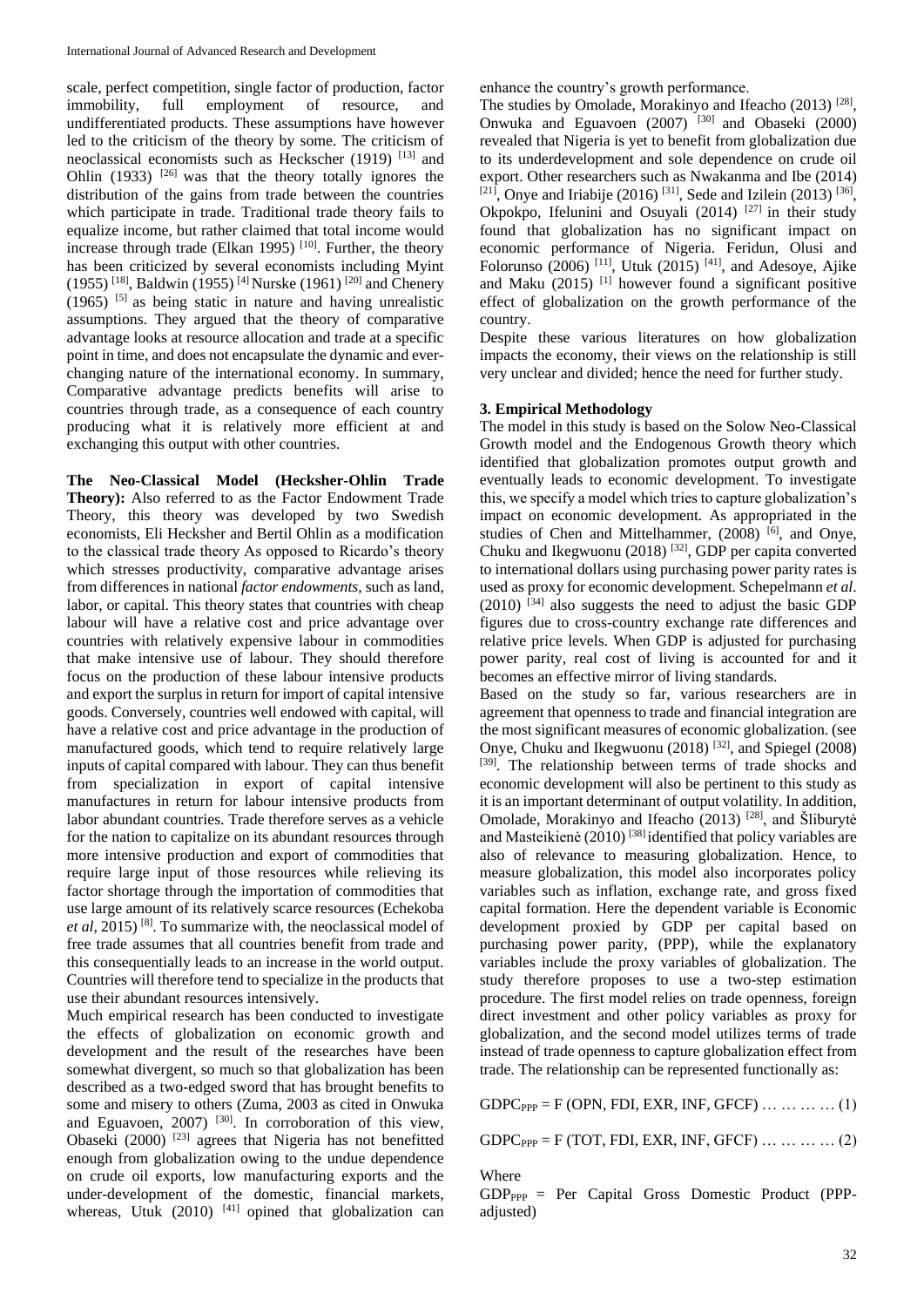OPN = Trade Openness TOT = Terms of Trade FDI = Foreign Direct Investment EXR = Exchange Rate INF = Inflation Rate GFCF = Gross Fixed Capital Formation

#### **Estimable Models**

The estimable models are represented econometrically in their logged form as shown in equations 3 and 4 below:

#### **Model 1**

Ln GDP  $C_{PPP} = \beta_0 + \beta_1 OPN + \beta_2 FDI + \beta_3 EXR + \beta_4 INF +$  $\beta_5$ GFCF + μ…… (3)

### **Model 2**

Ln GD PC<sub>PPP</sub> =  $\beta_0$  +  $\beta_1$ lnTOT +  $\beta_2$ lnFDI +  $\beta_3$ lnEXR +  $\beta_4$ lnINF +  $\beta_5$ lnGFCF + μ…… (4)

#### Where

 $β<sub>0</sub> = The constant parameter$ 

 $β_1$ ,  $β_2$ ,  $β_3$ ,  $β_4$ , and  $β_5$  = The coefficients of the explanatory variables

 $\mu$  = The stochastic or error term

## **Theoretical A-Priori Expectations**

The model above shows both positive and negative relationships among the explanatory variables. Theoretically, it is expected that trade openness, terms of trade, foreign direct investment, and gross fixed capital formation are positive and should lead to increase in GDP per capita. However, exchange rate and inflation rate is expected to be negatively related with GDP per capita. The a-priori expectations for the coefficients are therefore predicted thus;

 $β<sub>0</sub> > 0$ ;  $β<sub>1</sub> > 0$ ;  $β<sub>2</sub> > 0$ ;  $β<sub>3</sub> < 0$ ;  $β<sub>4</sub> < 0$ ;  $β<sub>5</sub> > 0$ 

#### **4. Analysis and Interpretation of Results**

In this sub-section, we first present and analyze the results of the diagnostic tests, namely, unit root test and Co-Integration test, and thereafter proceed with the interpretation of estimates of the specified models.

### **Unit root test result**

The Augmented Dickey-Fuller (ADF) test enabled us to avoid the problem of spurious regression results associated with the nonstationarity of most of the time series data. Here, we test the null hypothesis, (H0) that there is a unit root against the alternative hypothesis, (H1) that there is no unit root. The decision rule is that if the computed test statistic is greater than the critical value in absolute terms, we reject H0 and accept H1which means that the series is stationary or has no unit root. Similarly, if the test statistics is less that the critical value in absolute terms, we fail to reject H0 which means that the series is non-stationary or has a unit root. The unit root test was conducted using E-Views 9 statistical package and is summarized in Table 2 below.

**Table 2:** Augmented Dickey Fuller (ADF) Unit Root Test

| Variable        | <b>ADF Test</b><br><b>Statistic</b> | <b>Critical Value</b><br>at $5%$ | Prob.  | Order of<br>Integration |
|-----------------|-------------------------------------|----------------------------------|--------|-------------------------|
| <b>GDPC PPP</b> | $-4.901316$                         | $-2.951125$                      | 0.0003 | I(1)                    |
| <b>OPN</b>      | $-8.150987$                         | $-2.951125$                      | 0.0000 | I(1)                    |
| <b>TOT</b>      | $-5.125971$                         | $-2.951125$                      | 0.0002 | I(1)                    |
| <b>FDI</b>      | $-3.517166$                         | $-2.948404$                      | 0.0133 | I(0)                    |
| EXR             | $-3.644599$                         | $-2.951125$                      | 0.0099 | I(1)                    |
| <b>INF</b>      | $-5.416306$                         | $-2.951125$                      | 0.0001 | I(1)                    |
| GFCF            | $-4.048171$                         | $-2.951125$                      | 0.0035 | I(1)                    |

*Source***:** Author's computation with E-views 9

The unit root test above indicated that only foreign direct investment (FDI) is integrated of order one, I(1), which implies that it is stationary at level. GDP per capita (GDPC\_PPP), trade openness (OPN), terms of trade (TOT), exchange rate (EXR), inflation rate (INF), and gross fixed capital formation (GFCF) were all integrated of order 1, implying that they are stationary at their first differences.

#### **Co-Integration Test Result**

The Johansen Co-Integration test was used to determine if there exists a long-run relationship among the variables under study. The results are presented in Table 3 below.

**Table 3a:** Summary of Co-Integration Test Result for Equation 1

| <b>Unrestricted Cointegration Rank Test (Trace)</b> |                   |                  |                       |         |  |  |
|-----------------------------------------------------|-------------------|------------------|-----------------------|---------|--|--|
| Series: GDPC_PPP, OPN, FDI, INF, EXR, GFCF          |                   |                  |                       |         |  |  |
| <b>Hypothesized</b>                                 |                   | <b>Trace</b>     | 0.05                  |         |  |  |
| No. of $CE(s)$                                      | <b>Eigenvalue</b> | <b>Statistic</b> | <b>Critical Value</b> | Prob.** |  |  |
| None $*$                                            | 0.743954          | 130.8998         | 95.75366              | 0.0000  |  |  |
| At most $1 *$                                       | 0.602098          | 84.57827         | 69.81889              | 0.0021  |  |  |
| At most $2 *$                                       | 0.586977          | 53.24562         | 47.85613              | 0.0143  |  |  |
| At most 3                                           | 0.361133          | 23.18110         | 29.79707              | 0.2373  |  |  |
| At most 4                                           | 0.199080          | 7.947066         | 15.49471              | 0.4711  |  |  |
| At most 5                                           | 0.011674          | 0.399254         | 3.841466              | 0.5275  |  |  |

*Source***:** Author's computation with E-views 9

Trace test indicates 3 cointegrating eqn(s) at the 0.05 level

\* denotes rejection of the hypothesis at the 0.05 level

\*\*MacKinnon-Haug-Michelis (1999) p-values

**Table 3b:** Summary of Co-Integration Test Result for Equation 2

| <b>Unrestricted Cointegration Rank Test (Trace)</b> |                   |                  |                       |         |  |  |
|-----------------------------------------------------|-------------------|------------------|-----------------------|---------|--|--|
| Series: GDPC_PPP, TOT, FDI, INF, EXR, GFCF          |                   |                  |                       |         |  |  |
| <b>Hypothesized</b>                                 |                   | <b>Trace</b>     | 0.05                  |         |  |  |
| No. of $CE(s)$                                      | <b>Eigenvalue</b> | <b>Statistic</b> | <b>Critical Value</b> | Prob.** |  |  |
| None $*$                                            | 0.825320          | 146.9272         | 95.75366              | 0.0000  |  |  |
| At most $1 *$                                       | 0.664058          | 87.60400         | 69.81889              | 0.0010  |  |  |
| At most $2 *$                                       | 0.571884          | 50.51618         | 47.85613              | 0.0275  |  |  |
| At most 3                                           | 0.306008          | 21.67192         | 29.79707              | 0.3171  |  |  |
| At most 4                                           | 0.169446          | 9.251912         | 15.49471              | 0.3426  |  |  |
| At most 5                                           | 0.082821          | 2.939390         | 3.841466              | 0.0864  |  |  |

*Source***:** Author's computation with E-views 9

Trace test indicates 3 cointegrating eqn(s) at the 0.05 level

\*\*MacKinnon-Haug-Michelis (1999) p-values

<sup>\*</sup> denotes rejection of the hypothesis at the 0.05 level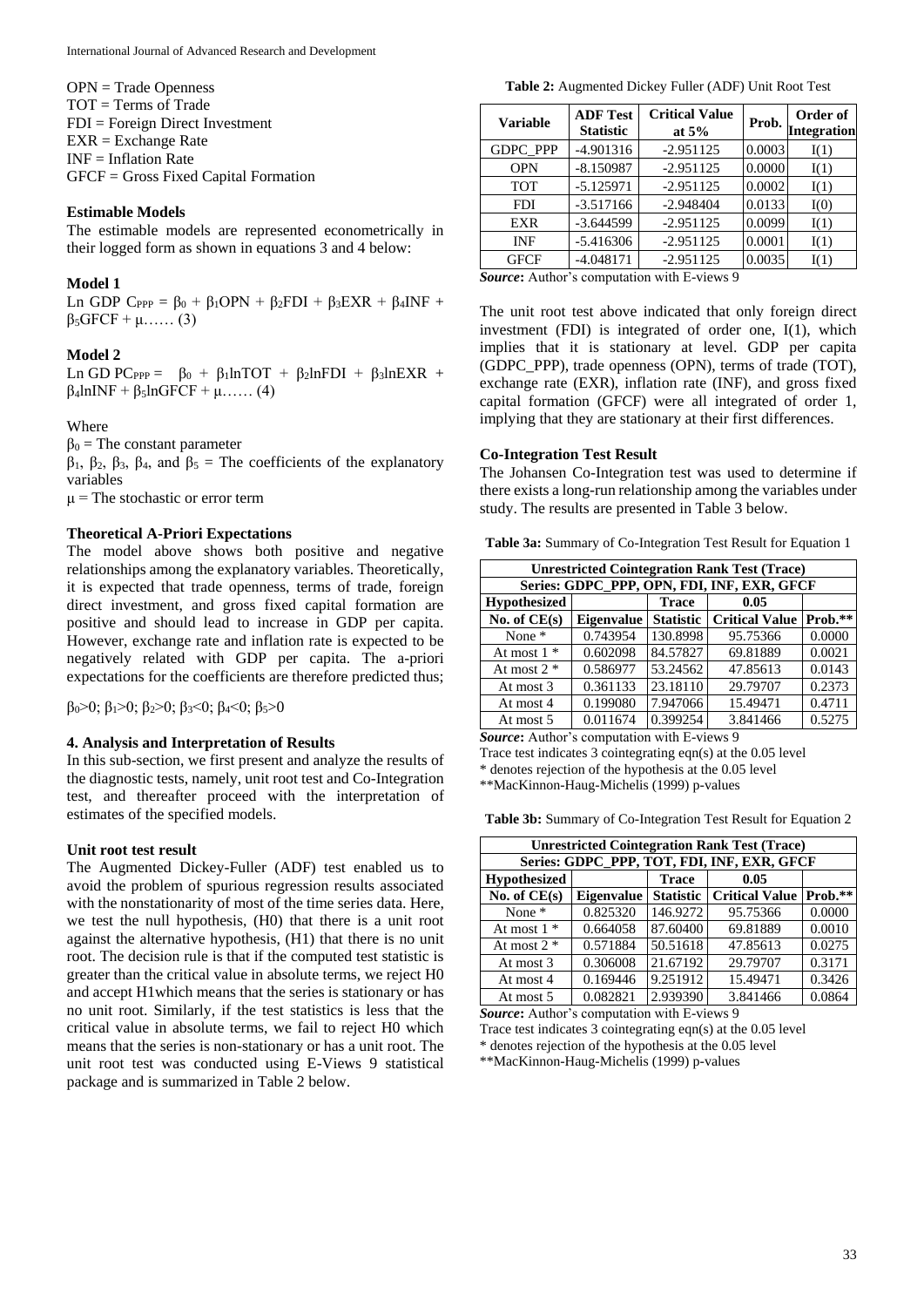It can be seen from the table above that for three equations, the trace statistics are greater than the critical value at 5% level of significance, indicating that there are three cointegrating equations. We therefore do not accept the null hypothesis and conclude that there exist a long run relationship between the dependent and the independent variables.

#### **Analysis of Estimated Equations**

The two models as specified in chapter 3 were estimated using ordinary least square estimation procedure generated with E-Views 9 statistical package and the result is as shown in the table below

| <b>Estimated</b> | Dependent Variable: LOG(GDPC_PPP) |                                    |          |                   |                   |           |  |
|------------------|-----------------------------------|------------------------------------|----------|-------------------|-------------------|-----------|--|
| Model            | Independent                       | Coefficients <sup>T</sup> -stat R2 |          |                   | <b>F-stat</b>     | <b>DW</b> |  |
|                  | <b>Variables</b>                  |                                    |          |                   |                   | stat      |  |
|                  | Constant                          | 6.691                              | 21.764   |                   | 0.83830.989 0.919 |           |  |
|                  | <b>OPN</b>                        | 0.005                              | 1.323    |                   |                   |           |  |
| Model 1          | <b>FDI</b>                        | 0.039                              | 1.514    |                   |                   |           |  |
|                  | <b>EXR</b>                        | 0.009                              | 11.016   |                   |                   |           |  |
|                  | INF                               | $-0.000$                           | $-0.111$ |                   |                   |           |  |
|                  | <b>GFCF</b>                       | $-0.004$                           | $-0.376$ |                   |                   |           |  |
|                  | Constant                          | 4.815                              | 10.829   | 0.93890.444 1.030 |                   |           |  |
|                  | LOG(TOT)                          | 0.204                              | 2.410    |                   |                   |           |  |
| Model 2          | LOG(FDI)                          | 0.051                              | 0.802    |                   |                   |           |  |
|                  | LOG(EXR)                          | 0.353                              | 15.035   |                   |                   |           |  |
|                  | LOG(INF)                          | $-0.020$                           | $-0.373$ |                   |                   |           |  |
|                  | LOG(GFCF)                         | 0.317                              | 2.853    |                   |                   |           |  |

**Table 4:** Summary of Estimated Equations

*Source***:** Author's computation with E-views 9

The results of the OLS estimation for Model 1 in table 4 above shows that, trade openness has a positive influence on GDP Per Capita in Nigeria. Foreign direct investment also indicated positive. This implies that an increase in trade and financial globalization will enhance GDP per capita. Exchange rate however shows a positive relationship, which does not conform to the a-priori expectation. Inflation and gross capita formation exert negative impacts on GDP per capita. Overall, the result of Model 1 indicates that economic globalization has a positive and insignificant impact on economic development. In other words, globalization has led to improvements in Nigeria's economic development within the period of analysis.

In the second models, our optimum interest is on the variable "terms of trade" as it only replaces trade openness in the first model. The aim was to examine the effect of trade associated with terms of trade shocks on the economy. In this model, terms of trade (TOT) is significant and positively related to the dependent variable. A unit increase in terms of trade would lead to a 20.4% increase in GDP per Capita. This suggests that terms-of-trade shock arising from shock to export and import prices, is a fundamental determinant of macroeconomic development in Nigeria. Foreign direct investment is also positive to GDP per capita. Exchange rate is positive as in the first model, while inflation is negative. Here, gross capital formation has a positive and significant effect on economic development. In sum, the result of Model 2 indicates that economic globalization has a positive and significant impact on economic development in Nigeria.

#### **5. Summary, Recommendations and Conclusion**

This study provides an assessment of the impact of

globalization which was measured by trade openness, foreign direct investment, terms of trade, gross fixed capital formation, inflation and exchange rates on economic development in Nigeria from 1981 to 2016. It focuses particularly on how trade and financial globalization impacts on economic outcomes such as unemployment, inequality and poverty levels (represented by PPP-adjusted GDP per Capita). The Augmented Dickey-Fuller (ADF) test was conducted to determine the level of stationarity on the variables. Using Co-integration and ordinary least square regression technique, the study found that economic globalization has a positive impact on economic development in Nigeria. The effects from trade openness and foreign direct investment are positive and insignificant, meanwhile, it was also discovered that terms of trade shock has positive and significant impact on economic development. While gross fixed capital formation is found to promote development, rises in inflation is found to impede on economic wellbeing. The co-integration test found a long-run relationship between globalization and economic development in Nigeria. We have found that the effects of trade and financial globalization are positive but insignificantly influencing economic development in Nigeria, this can be improved by implementing appropriate policies and reforms. We therefore proffer the following recommendations:

- 1. Over the years since the liberalization of the economy, Nigeria has concentrated primarily on the exportation of crude oil. Due to this high dependence on oil, the economy has been affected by the different international shocks such as inflation, recession etc. In lieu of this, the government should focus on the other sectors in Nigeria such as the agricultural and manufacturing sectors in order to harness the gains that come with globalization.
- 2. Rather than adopting more globalization reform policies, Nigeria should focus on improving its terms of trade indices as it is a major determinant of macroeconomic outcomes in a globalized economy like Nigeria.
- 3. Government should look forward to implementing sound macroeconomic policies that will promote physical capital formation or accumulation.
- 4. There is also the need to improve on the institutional quality and good governance in Nigeria. When this is in place, foreign investors will be attracted to invest large capital sums in the economy, which can lead to better economic development through financial globalization.

#### **References**

- 1. Adesoye AA, Ajike EO, Maku OE. Economic globalization and economic growth in the developing economies: a case of Nigerian economy. International Journal of Economics, Commerce and Management. 2015; 3(7):340-355.
- 2. Ahmadu AI. The Impact of Globalization on Africa, International Journal of Humanities and Social Science. 2003; 3(15):85-93.
- 3. Ajayi SI. What Africa Needs to Do to Benefit From Globalization? Finance and Development, 2001;  $38(4) \cdot 6 - 8$
- 4. Baldwin RE. Secular Movements in the Terms of Trade, The American Economic Review. 1955; 45(2):259-69.
- 5. Chenery HB. Comparative Advantage and Development Policy. In: Surveys of Economic Theory. Palgrave Macmillan, London, 1965.
- 6. Cheng MY, Mittelhammer R. Globalization and